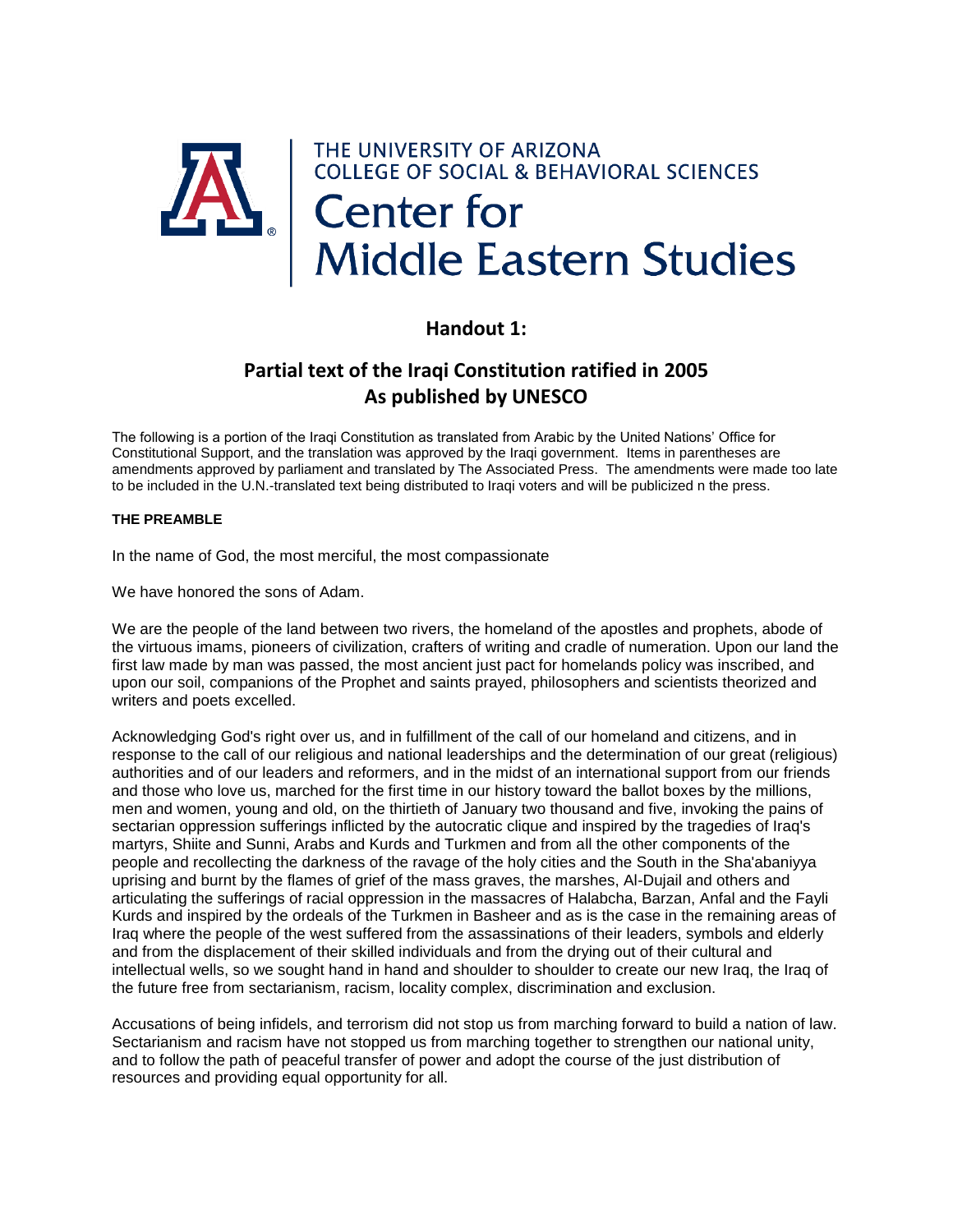We the people of Iraq who have just risen from our stumble, and who are looking with confidence to the future through a republican, federal, democratic, pluralistic system, have resolved with the determination of our men, women, the elderly and youth, to respect the rules of law, to establish justice and equality to cast aside the politics of aggression, and to tend to the concerns of women and their rights, and to the elderly and their concerns, and to children and their affairs and to spread a culture of diversity and defusing terrorism.

We the people of Iraq of all components and shades have taken upon ourselves to decide freely and with our choice to unite our future and to take lessons from yesterday for tomorrow, to draft, through the values and ideals of the heavenly messages and the findings of science and man's civilization, this lasting constitution. The adherence to this constitution preserves for Iraq its free union, its people, its land and its sovereignty.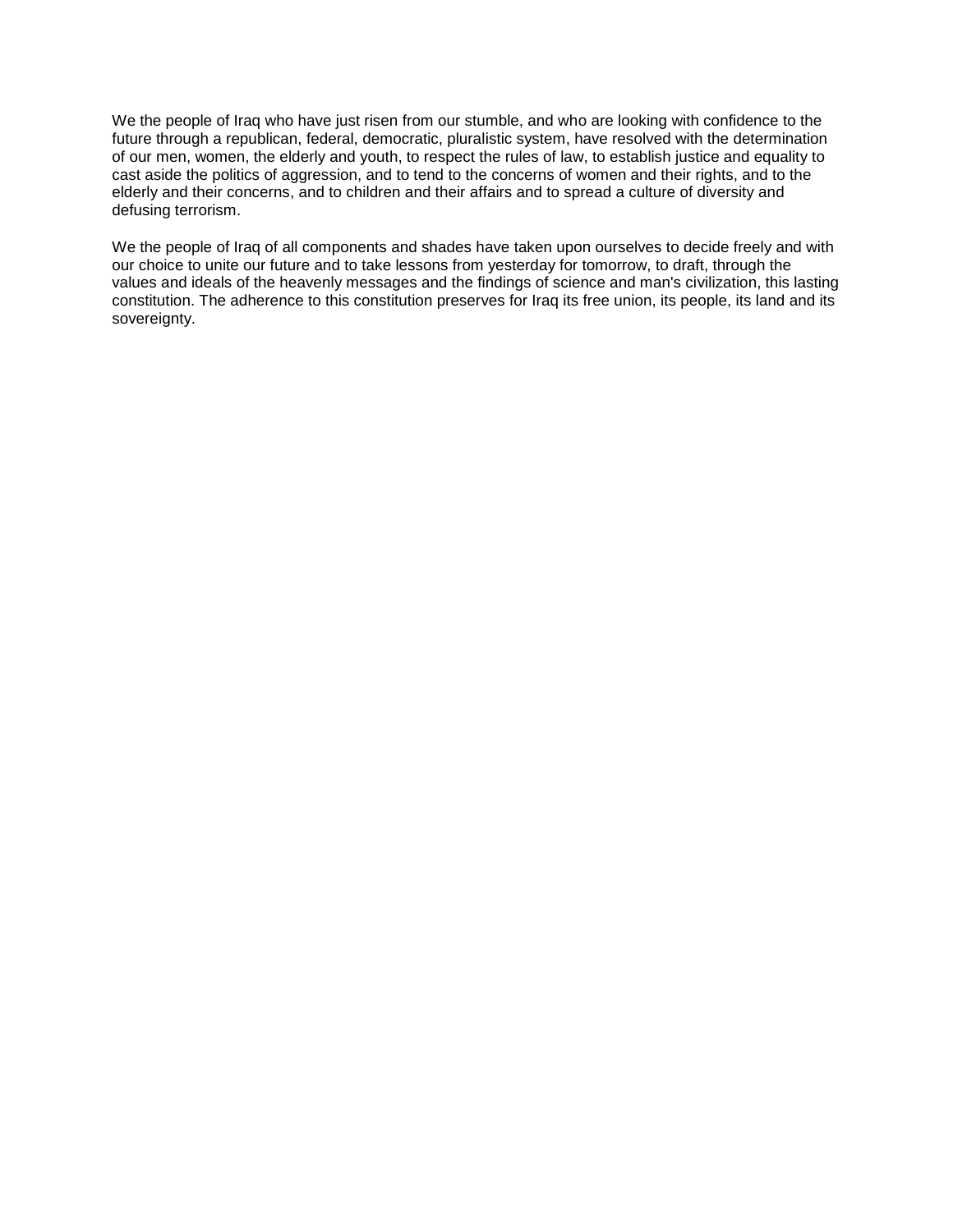# **SECTION ONE: FUNDAMENTAL PRINCIPLES**

# **Article 1:**

Amendment (The Republic of Iraq is a single, independent federal state with full sovereignty. Its system of government is republican, representative 61/27Parliamentary63/47 and democratic. This Constitution is the guarantor of its unity)

The Republic of Iraq is an independent sovereign state. Its system of government is republican, representative (Parliamentary), democratic and federal.

#### **Article 2:**

First: Islam is the official religion of the State and it is a fundamental source of legislation:

A. No law that contradicts the established provisions of Islam may be established.

B. No law that contradicts the principles of democracy may be established.

C. No law that contradicts the rights and basic freedoms stipulated in this constitution may be established.

Second: This Constitution guarantees the Islamic identity of the majority of the Iraqi people and guarantees the full religious rights of all individuals to freedom of religious belief and practice such as Christians, Yazedis, and Mandi Sabeans.

#### **Article 4:**

First: The Arabic language and Kurdish language are the two official languages of Iraq. The right of Iraqis to educate their children in their mother tongue, such as Turkmen, Syriac and Armenian, in government educational institutions in accordance with educational guidelines, or in any other language in private educational institutions, is guaranteed.

Second: The scope of the term official language and the means of applying the provisions of this article shall be defined by law which shall include:

A. Publication of the official gazette, in the two languages;

B. Speech, conversation and expression in official settings, such as the Council of Representatives, the Council of Ministers, courts, and official conferences, in either of the two languages;

C. Recognition and publication of the official documents and correspondences in the two languages;

D. Opening schools that teach the two languages, in accordance with the educational guidelines;

E. Use of both languages in any settings enjoined by the principle of equality such as bank notes, passports and stamps.

Amendment (Third: The federal institutions and agencies in the Kurdistan region shall use the Arabic and Kurdish languages.)

Fourth: The Turkmen language and Syriac language are two other official languages in the administrative units in which they represent density of population.

Fifth: Each region or governorate may adopt any other local language as an additional official language if the majority of its population so decide in a general referendum.

#### **Article 7:**

First: No entity or program, under any name, may adopt racism, terrorism, the calling of others infidels, ethnic cleansing, or incite, facilitate, glorify, promote, or justify thereto, especially the Saddamist Baath in Iraq and its symbols, regardless of the name that it adopts. This may not be part of the political pluralism in Iraq. This will be organized by law.

Second: The State shall undertake combating terrorism in all its forms, and shall work to protect its territories from being a base or pathway or field for terrorist activities. **Article 8:**

Iraq shall observe the principles of a good neighborliness, adhere to the principle of non-interference in the internal affairs of other states, endeavor to settle disputes by peaceful means, establish relations on the basis of mutual interests and reciprocity, and respect its international obligations.

## **SECTION TWO: RIGHTS AND LIBERTIES**

#### **CHAPTER ONE: RIGHTS**

#### **FIRST: Civil and Political Rights**

#### **Article 14:**

Iraqis are equal before the law without discrimination based on gender, race, ethnicity, origin, color, religion, creed, belief or opinion, or economic and social status.

#### **Article 15:**

Every individual has the right to enjoy life, security and liberty. Deprivation or restriction of these rights is prohibited except in accordance with the law and based on a decision issued by a competent judicial authority.

#### **Article 16:**

Equal opportunities are guaranteed for all Iraqis. The state guarantees the taking of the necessary measures to achieve such equal opportunities.

#### **Article 17:**

First: Every individual shall have the right to personal privacy, so long it does not contradict the rights of others and public morals.

Second: The sanctity of the homes is inviolable and homes may not be entered, searched, or put in danger, except by a judicial decision, and in accordance with the law.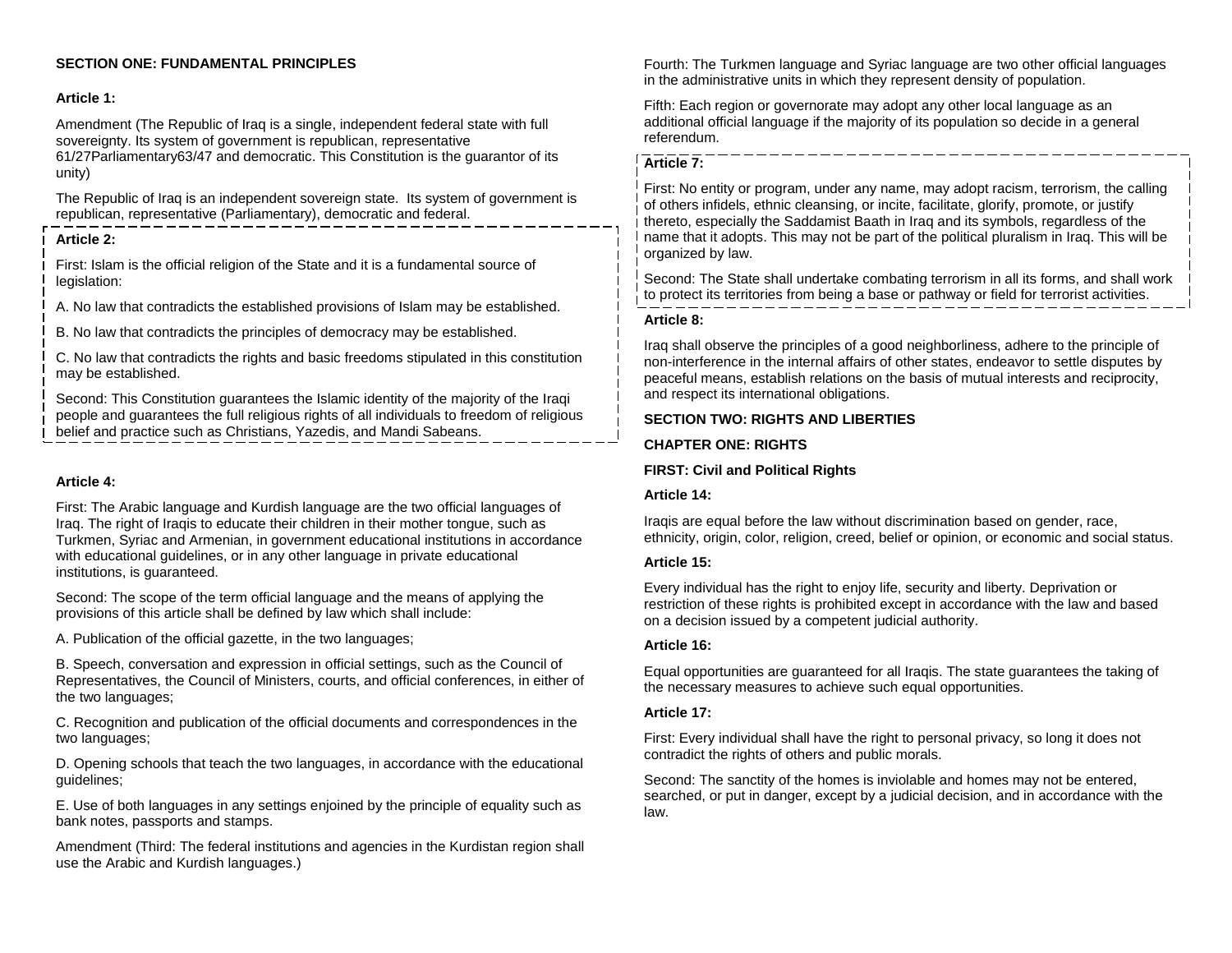## **Article 18:**

Amendment (First: Iraqi nationality is the right of every Iraqi and shall be the basis of his citizenship.)

First: An Iraqi is any person born to an Iraqi father or mother.

(Second: An Iraqi is any person born to an Iraqi father or mother. This will regulated by law.)

Second: Iraqi nationality is the right of every Iraqi and shall be the basis of his citizenship.

# Third:

A. An Iraqi citizen by birth may not have his nationality withdrawn for any reason. Any person who had his nationality withdrawn shall have the right to reclaim it, and this will be stipulated by law.

B. The Iraqi nationality shall be withdrawn from the naturalized in the cases stipulated by law.

Fourth: An Iraqi may have multiple nationalities. Everyone who assumes a senior, security sovereign position must abandon any other acquired nationality. This will be organized by law.

Fifth: Iraqi citizenship shall not be granted for the purposes of the policy of settling people that cause an imbalance in the population composition of Iraq.

Sixth: A law shall regulate the provisions of nationality. The competent courts shall consider the suits resulting from it.

# **Article 19:**

First: The judiciary is independent and no power is above the judiciary except the law.

Second: There is no crime or punishment except by a stipulation. The punishment shall only be for an act that the law considers a crime when perpetrated. A harsher sentence than the applicable sentence at the time of the offense may not be imposed.

Third: Litigation shall be a safeguarded and guaranteed right for all.

Fourth: The right to a defense shall be sacred and guaranteed in all phases of investigation and trial.<br>
<u>
</u>

Fifth: The accused is innocent until proven guilty in a fair legal trial. The accused may not be tried on the same crime for a second time after acquittal unless new evidence is produced. ---------------------------------

Sixth: Every person has the right to be treated with justice in judicial and administrative proceedings.

Seventh: The proceedings of a trial are public unless the court decides to make it secret.

Eighth: Punishment is personal.

Ninth: A law does not have a retroactive effect unless the law stipulates otherwise. This exclusion shall not include laws relating to taxes and fees.

Tenth: Criminal law does not have a retroactive effect, unless it is to the benefit of the accused.

Eleventh: The court shall delegate a lawyer at the expense of the state for an accused of a felony or misdemeanor who does not have a defense lawyer.

Twelfth:

A. (Unlawful) detention is prohibited.

B. detention or arrest is prohibited in places not designed for it, pursuant to prison regulations covered by health and social care and subject to the scrutiny of the law.

Thirteenth: The preliminary investigative documents must be submitted to the competent judge in a period not to exceed twenty-four hours from the time of the arrest of the accused. It may be extended only once and for the same period.

# **Article 20:**

The citizens, men and women, have the right to participate in public affairs and to enjoy political rights including the right to vote, to elect and to nominate. Article 21:

First: No Iragi shall be surrendered to foreign entities and authorities.

Second: A law shall regulate the right of political asylum to Iraq. No political refugee shall be surrendered to a foreign entity or returned forcibly to the country from which he fled.

Third: No political asylum shall be granted to a person accused of committing international or terrorist crimes or any person who inflicted damage on Iraq.

SECOND: Economic, social and cultural liberties

# **Article 22:**

First: Work is a right for all Iraqis so as to guarantee them a decent living.

Second: The law regulates the relationship between employees and employers on economic basis and with regard to the foundations of social justice.

Third: The State guarantees the right of forming and joining professional associations and unions. This will be organized by law.

# **Article 23:**

First: Personal property is protected. The proprietor shall have the right to benefit from, exploit and utilize personal property within the limits of the law.

Second: No property may be taken away except for the purposes of public benefit in return for just compensation. This will be organized by law.

#### Third:

A. Every Iraqi has the right to own property throughout Iraq. No others may possess immovable assets, except as exempted by law.

B. Owning property for the purposes of population change shall be prohibited.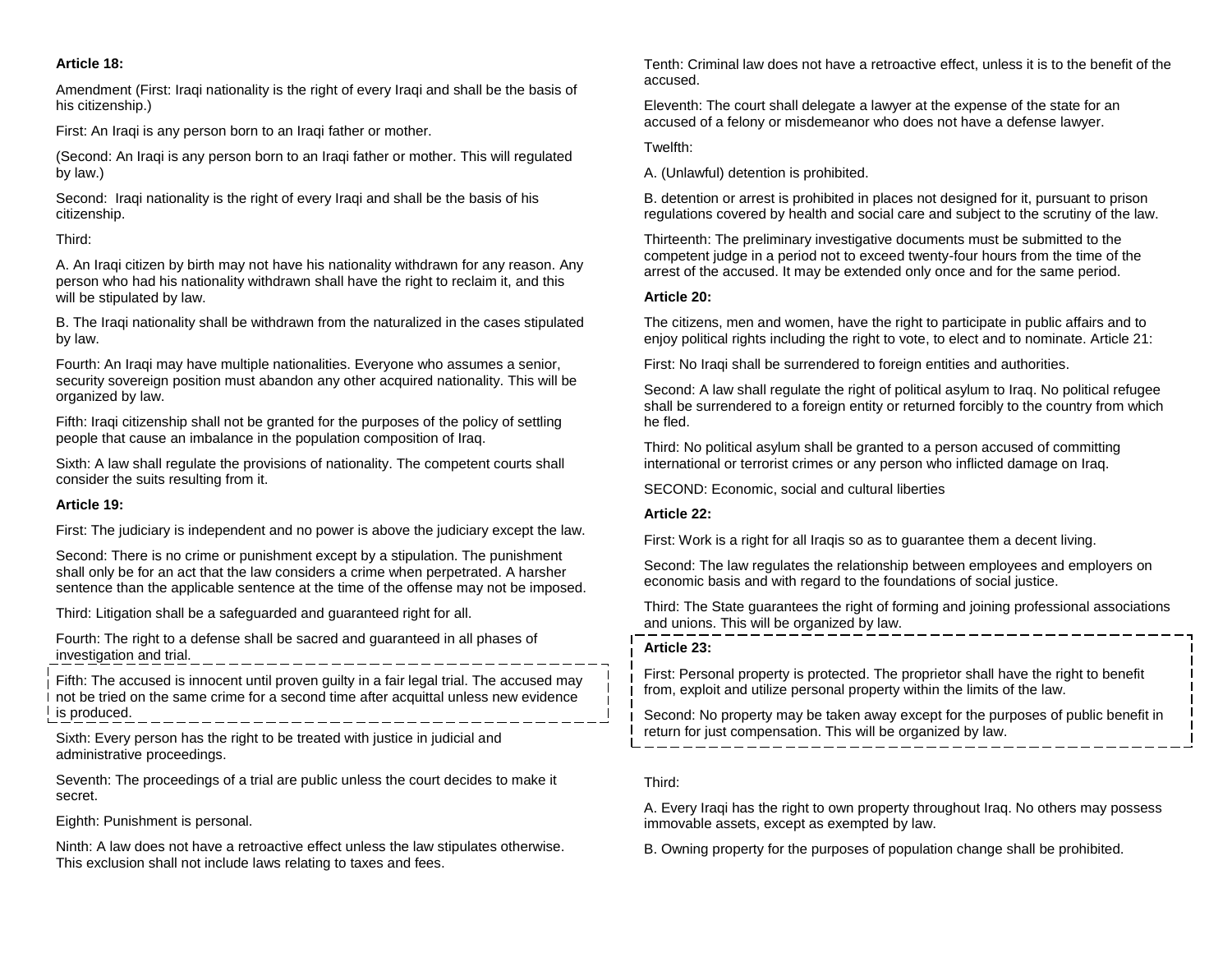#### **Article 25:**

The State guarantees the reform of the Iraqi economy in accordance with modern economic principles to ensure the full investment of its resources, diversification of its sources and the encouragement and the development of the private sector.

#### **Article 28:**

First: No taxes or fines may be imposed, amended, exempted or pardoned from, except in accordance with law.

Second: Low wage earners shall be exempted from taxes in a manner that ensures the upholding of the minimum wage required for survival. This will be organized by law.

#### **Article 29:**

First:

A. The family is the foundation of society; the State preserves its entity and its religious, moral and patriotic values.

\_\_\_\_\_\_\_\_\_\_\_\_\_\_\_\_\_\_\_\_\_\_\_\_\_\_\_

B. The State guarantees the protection of motherhood, childhood and old age and shall care for children and youth and provides them with the appropriate conditions to further their talents and abilities.

Second: Children have right over their parents in regard to upbringing, care and education. Parents shall have right over their children in regard to respect and care especially in times of need, disability and old age.

Third: Economic exploitation of children shall be completely prohibited. The State shall take the necessary measures to protect them.

Fourth: All forms of violence and abuse in the family, school and society shall be prohibited.

#### **Article 30:**

First: The state guarantee to the individual and the family -- especially children and women -- social and health security and the basic requirements for leading a free and dignified life. The state also ensures the above a suitable income and appropriate housing.

Second: The State guarantees the social and health security to Iraqis in cases of old age, sickness, employment disability, homelessness, orphanage or unemployment, and shall work to protect them from ignorance, fear and poverty. The State shall provide them housing and special programs of care and rehabilitation. This will be organized by law.

**Article 31:**

First: Every citizen has the right to health care. The state takes care of public health and provide the means of prevention and treatment by building different types of hospitals and medical institutions.

Second: Individuals and institutions may build hospitals or clinics or places for treatment with the supervision of the state and this shall be regulated by law.

#### **Article 32:**

The State cares for the handicapped and those with special needs and ensure their rehabilitation in order to reintegrate them into society. This shall be regulated by law.

#### **Article 33:**

First: Every individual has the right to live in a safe environment.

Second: The State undertakes the protection and preservation of the environment and biological diversity.

#### **Article 34:**

First: Education is a fundamental factor in the progress of society and is a right guaranteed by the state. Primary education is mandatory and the state guarantees to eradicate illiteracy.

Second: Free education is a right for all Iraqis in all its stages.

Third: The State encourages scientific research for peaceful purposes that serve man and supports excellence, creativity, invention and the different aspects of ingenuity.

Fourth: Private and public education is guaranteed. This shall be regulated by law.

#### **CHAPTER TWO: LIBERTIES**

**Article 35:**

First:

A. The liberty and dignity of man are safeguarded.

B. No person may be kept in custody or interrogated except in the context of a judicial decision.

C. All forms of psychological and physical torture and inhumane treatment shall be prohibited. Any confession coerced by force, threat, or torture shall not be relied on. The victim shall have the right to compensation in accordance with the law for material and moral damages incurred.

Second: The State guarantees the protection of the individual from intellectual, political and religious coercion.

Third: Compulsory service (unpaid labor), serfdom, slave trade (slavery), trafficking of women and children, and the sex trade is prohibited.

Amendment: (Fourth: The State will promote cultural activities and institutions in a way that is appropriate with Iraq's civilizational history and culture. It will take care to depend on authentic Iraqi cultural trends.)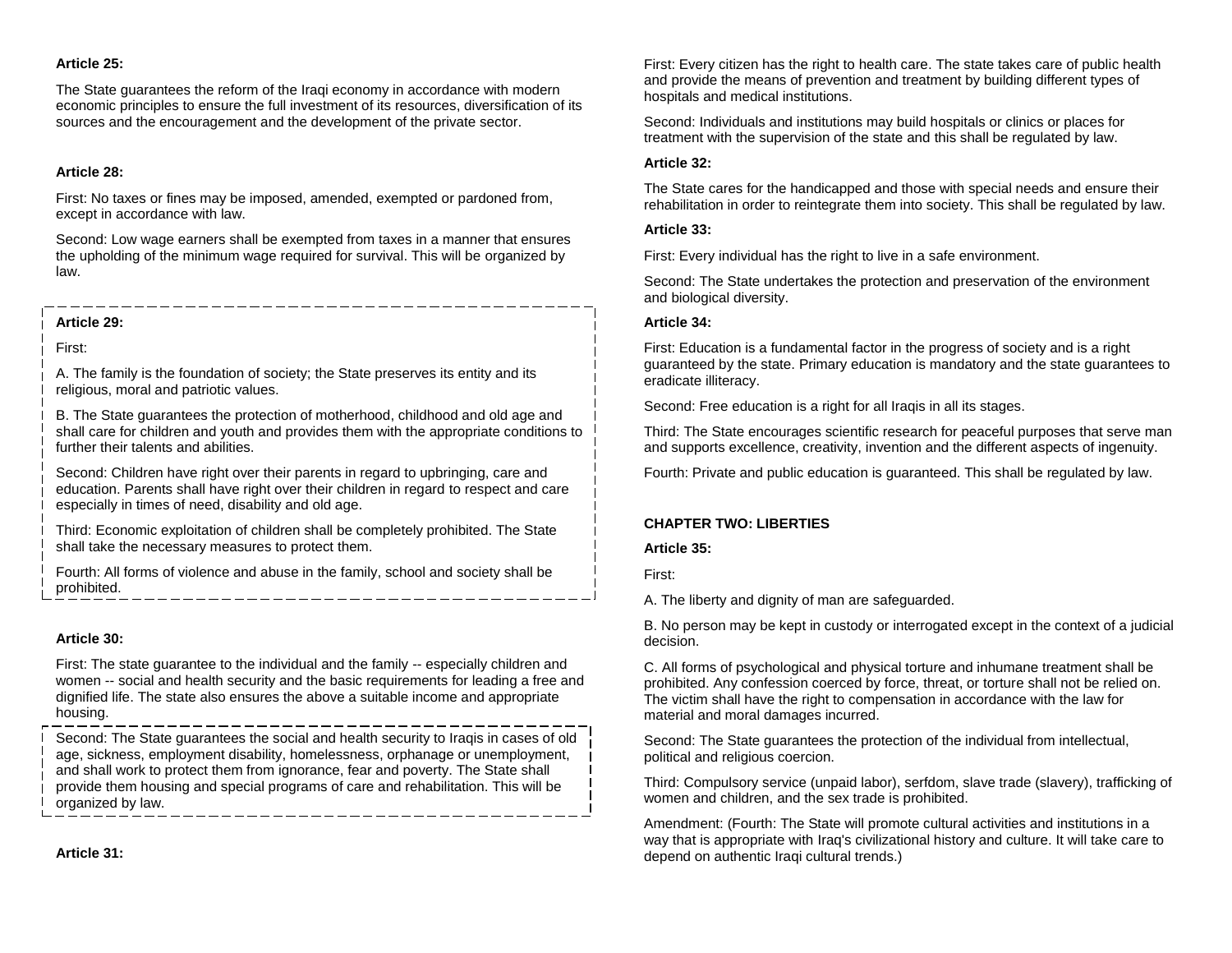#### **Article 36:**

The state guarantees in a way that does not violate public order and morality:

A. Freedom of expression, through all means.

B. Freedom of press, printing, advertisement, media and publication.

C. Freedom of assembly and peaceful demonstration. This shall be regulated by law.

Amendment: (D. Every Iraqi has the right to engage in sports, and the State should encourage its activities and promotion and will provide its necessities)

#### **Article 37:**

First: The freedom of forming and of joining associations and political parties is guaranteed. This will be organized by law.

Second: It is prohibited to force any person to join any party, society or political entity or force him to continue his membership in it.

# **Article 38:**

The freedom of communication, and mail, telegraphic, electronic, and telephonic correspondence, and other correspondence shall be guaranteed and may not be monitored, wiretapped or disclosed except for legal and security necessity and by a judicial decision.

#### **Article 39:**

Iraqis are free in their commitment to their personal status according to their religions, sects, beliefs, or choices. This shall be regulated by law.

# **Article 40:**

Each individual has freedom of thought, conscience and belief.

#### **Article 41:**

First: The followers of all religions and sects are free in the:

A. Practice of religious rites, including the Husseini ceremonies (Shiite religious ceremonies)

B. Management of the endowments, its affairs and its religious institutions. The law shall regulate this.

Second: The state guarantees freedom of worship and the protection of the places of worship.

#### **Article 42:**

First: Each Iraqi enjoys the right of free movement, travel, and residence inside and outside Iraq.

Second: No Iraqi may be exiled, displaced or deprived from returning to the homeland.

# **Article 43:**

First: The State shall seek to strengthen the role of civil society institutions, to support, develop and preserve its independence in a way that is consistent with peaceful means to achieve its legitimate goals. This will be organized by law.

Second: The State shall seek the advancement of the Iraqi clans and tribes and shall attend to their affairs in a manner that is consistent with religion and the law and upholds its noble human values in a way that contributes to the development of society. The State shall prohibit the tribal traditions that are in contradiction with human rights.

# **Article 44:**

There may not be a restriction or limit on the practice of any rights or liberties stipulated in this constitution, except by law or on the basis of it, and insofar as that limitation or restriction does not violate the essence of the right or freedom.

# **SECTION THREE: FEDERAL POWERS**

#### **Article 45:**

The federal powers shall consist of the legislative, the executive and the judicial powers. They exercise their specialization and tasks on the basis of the principle of separation of powers.

# **CHAPTER ONE: THE LEGISLATIVE POWER:**

#### **Article 46:**

The federal legislative power shall consist of the Council of Representatives and the Federation Council.

FIRST: The Council of Representatives

#### **Article 47:**

First: The Council of Representatives shall consist of a number of members, at a ratio of one representative per 100,000 Iraqi persons representing the entire Iraqi people. They shall be elected through a direct secret general ballot. The representation of all components of the people in it shall be upheld.

Second: A candidate to the Council of Representatives must be a fully eligible Iraqi.

Third: A law shall regulate the requirements for the candidate, the voter and all that is connected with the elections.

Fourth: The elections law aims to achieve a percentage of women representation not less than one-quarter of the Council of Representatives members.

Fifth: The Council of Representatives shall promulgate a law dealing with the replacement of its members on resignation, dismissal or death.

Sixth: No member of the Council of Representatives shall be allowed to hold any other official position or work.

**Article 54:**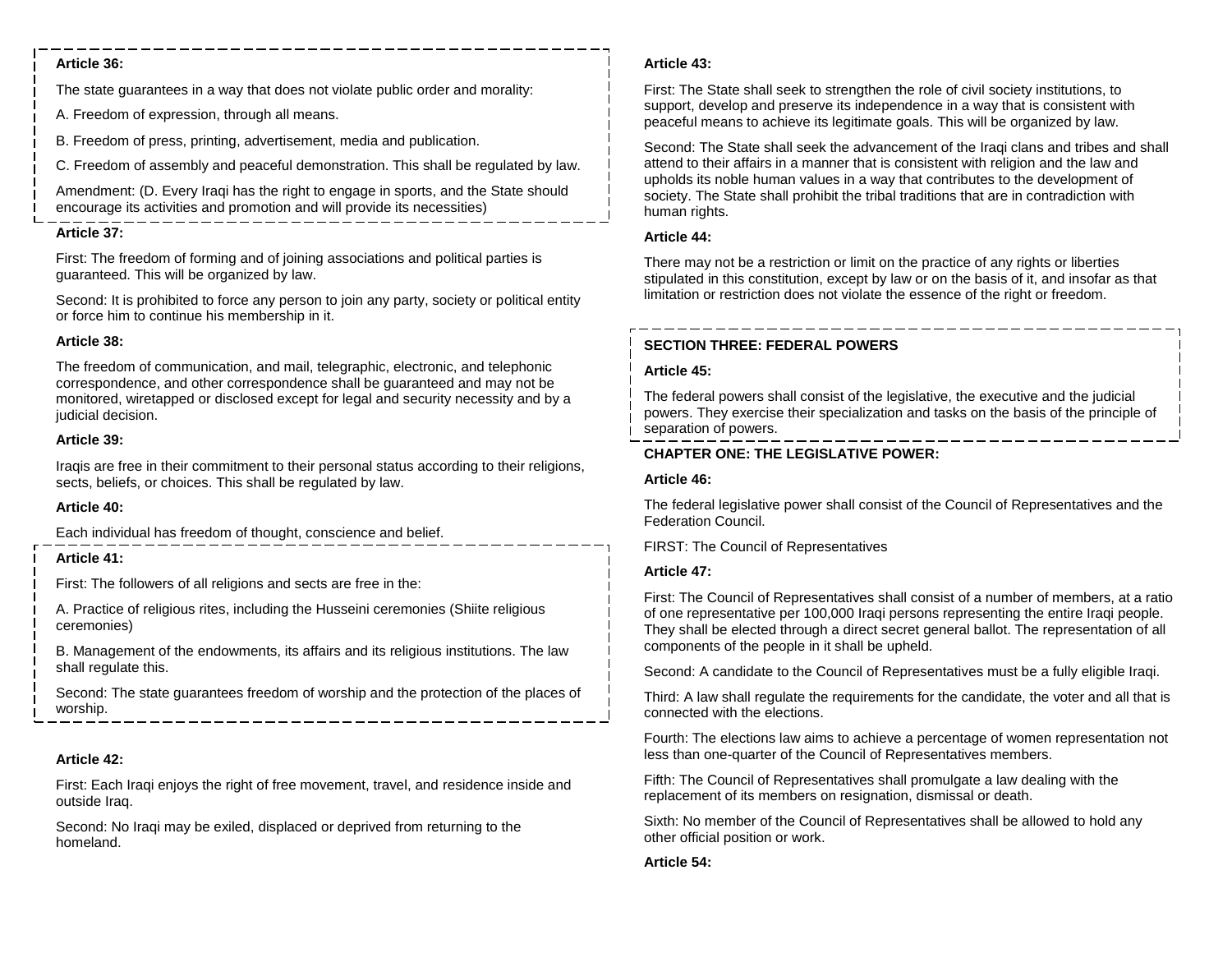First: The electoral term of the Council of Representatives shall be limited to four calendar years, starting with its first session and ending with the conclusion of the fourth year.

# **Article 58:**

The Council of Representatives specializes in the following:

First: Enacting federal laws.

Second: Monitoring the performance of the executive authority.

Third: Elect the President of the Republic.

Fourth: A law shall regulate the ratification of international treaties and agreements by a two-thirds majority of the members of the Council of Representatives.

Fifth: To approve the appointment of the following:

A. The President and members of the Federal Court of Cassation, Chief Public Prosecutor and the President of Judicial Oversight Commission based on a proposal from the Higher Juridical Council, by an absolute majority.

B. Ambassadors and those with special grades based on a proposal from the Cabinet.

C. The Iraqi Army Chief of Staff, his assistants and those of the rank of division commanders and above and the director of the intelligence service based on a proposal from the Cabinet.

# Sixth:

A. Question the President of the Republic based on a justifiable petition by an absolute majority of the Council of Representatives members.

B. Relieve the President of the Republic by an absolute majority of the Council of Representatives members after being convicted by the Supreme Federal Court in one of the following cases:

- 1- Perjury of the constitutional oath.
- 2- Violating the Constitution.

3- High treason.

# Seventh:

A. The Council of Representatives member may direct questions to the Prime Minister and the Ministers on any subject within their specialty and they may answer the members' questions. The Member who has asked the question solely has the right to comment on the answer.

B. At least twenty-five members of the Council of representatives may table a general issue for discussion to obtain clarity on the policy and the performance of the Cabinet or one of the Ministries. It must be submitted to the President of the Council of Representatives, and the Prime Minister or the Ministers shall specify a date to come before the Council of Representatives to discuss it.

C. A Council of Representatives member with the agreement of twenty-five members may direct a question to the Prime Minister or the Ministers to call them to account on the issues within their authority. The discussion on the question shall begin at least seven days after submitting the question.

Eighth:

A. The Council of Representatives may withdraw confidence from one of the Ministers by an absolute majority and he is considered resigned from the date of the decision of confidence withdrawal. The issue of no confidence in the Minister may be tabled only on that Minister's wish or on a signed request of fifty members after an inquiry discussion directed at him. The Council of Representatives shall not issue its decision regarding the request except after at least seven days of its submission.

# **Article 60:**

First: A law shall regulate the rights and privileges of the speaker of the Council of Representatives, his two deputies and the members of Council of Representatives.

#### Second:

A. Each member of the Council of Representatives shall enjoy immunity for statements made while the Council is in session, and the member may not be prosecuted before the courts for such.

B. A Council of Representatives member may not be placed under arrest during the legislative term of the Council of Representatives, unless the member is accused of a felony and the Council of Representatives members consent by an absolute majority to lift his immunity or if caught in flagrante delicto in the commission of a felony.

C. A Council of Representatives member may not be arrested after the legislative term of the Council of Representatives, unless the member is accused of a felony and with the consent of the speaker of the Council of Representatives to lift his immunity or if he is caught in flagrante delicto in the commission of a felony.

# **CHAPTER TWO: THE EXECUTIVE POWER**

# **Article 63:**

The Federal Executive Power shall consist of the President of the Republic and the Council of Ministers and shall exercise its powers in accordance with the constitution and the law.

FIRST: The President of the Republic

# **Article 64:**

The President of the Republic is the Head of the State and a symbol of the unity of the country and represents the sovereignty of the country. He safeguards the commitment to the Constitution and the preservation of Iraq's independence, sovereignty, unity, the security of its territories in accordance with the provisions of the Constitution.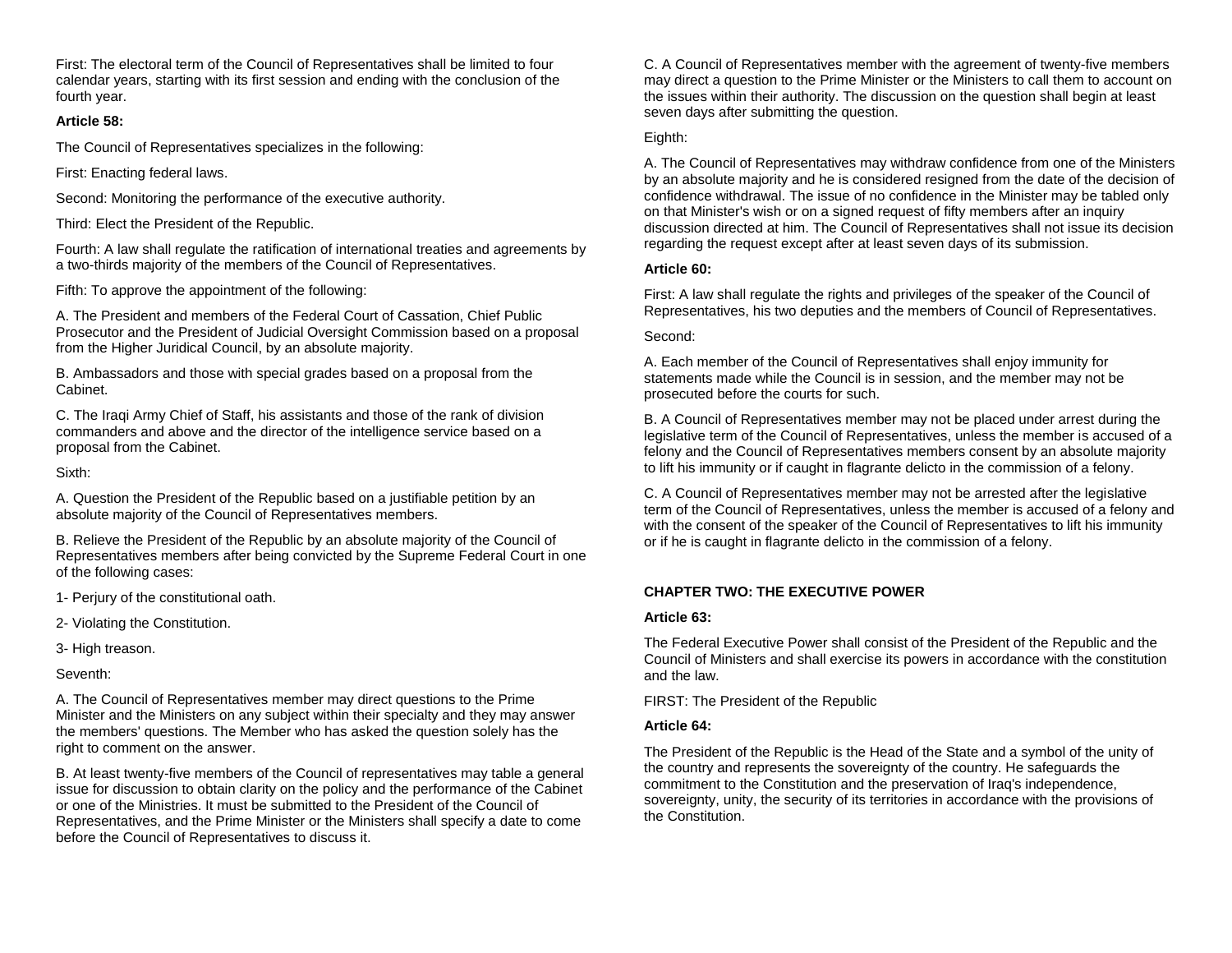#### **Article 65:**

A nominee to the Presidency must meet the following conditions:

A. Must be an Iraqi by birth, born to Iraqi parents.

B. Must be fully eligible and has completed forty years of age.

C. Must be of good reputation and political experience, and known for his integrity, righteousness, fairness and loyalty to the homeland.

D. Must not have been convicted of a crime involving moral turpitude.

#### **Article 69:**

First: The President of the Republic's term in office shall be limited to four years and may be elected for a second time and no more.

#### Second:

A. The term of the President of the Republic shall finish at the end of the Council of Representatives' term.

B. The President of the Republic will continue to exercise his functions until the elections for the Council of Representatives is completed and until it meets. The new President shall then be elected within thirty days of its first meeting.

C. If the position of president of the republic is vacant, for whatever reason, a new president will be elected in order to fill the vacancy for the remaining period of that president's term.

#### **Article 70:**

The President of the Republic shall assume the following powers:

A. To issue a special pardon on the recommendation of the Prime Minister, except for anything concerning private claim and for those who have been convicted of committing international crimes, terrorism, and financial and administrative corruption.

B. To ratify international treaties and agreements after the approval by the Council of Representatives. Such international treaties and agreements are considered ratified after fifteen days from the date of receipt.

C. To ratify and issue the laws enacted by the Council of Representatives. Such laws are considered ratified after fifteen days from the date of receipt.

D. To call the elected Council of Representatives to convene during a period not to exceed fifteen days from the date of approval of the election results and in the other cases stipulated in the Constitution.

E. To award medals and decorations on the recommendation of the Prime Minister in accordance with the law.

- F. To accredit Ambassadors.
- G. To issue Presidential decrees.

H. Ratify death sentences issued by the competent courts.

I. Perform the duty of the Higher Command of the armed forces for ceremonial and honorary purposes.

J. Exercise any other presidential powers stipulated in this Constitution.

#### **Article 81:**

First: A law shall regulate the work of the security institutions and the National Intelligence Service and shall define its duties and authorities. It shall operate in accordance with the principles of human rights and be subject to the oversight of the Council of Representatives.

Second: The National Intelligence Service shall be attached to the Cabinet.

#### **Article 82:**

.

The Council of Ministers shall establish internal bylaws to organize the work therein.

#### **CHAPTER THREE: THE JUDICIAL AUTHORITY**

#### **Article 85:**

Judges are independent and there is no authority over them except that of the law. No authority shall have the right to interfere in the Judiciary and the affairs of Justice.

#### **Article 91:**

Decisions of the Federal Supreme Court are final and binding for all authorities.

THIRD: General Provisions

#### **Article 92:**

Special or exceptional courts may not be established.

#### **Article 93:**

The law shall regulate the establishment of courts, their types, classes and jurisdiction and the method of appointing and the terms of service of judges, public prosecutors, their discipline and their retirement.

#### **Article 94:**

Judges may not be removed except in cases specified by law; such law will determine the particular provisions related to them and shall regulate their disciplinary measures.

#### **SECTION FOUR: POWERS OF THE FEDERAL GOVERNMENT**

#### **Article 106:**

The federal authorities shall preserve the unity, integrity, independence, sovereignty of Iraq, and its federal democratic system.

#### **Article 107:**

The federal government shall have exclusive authorities in the following matters: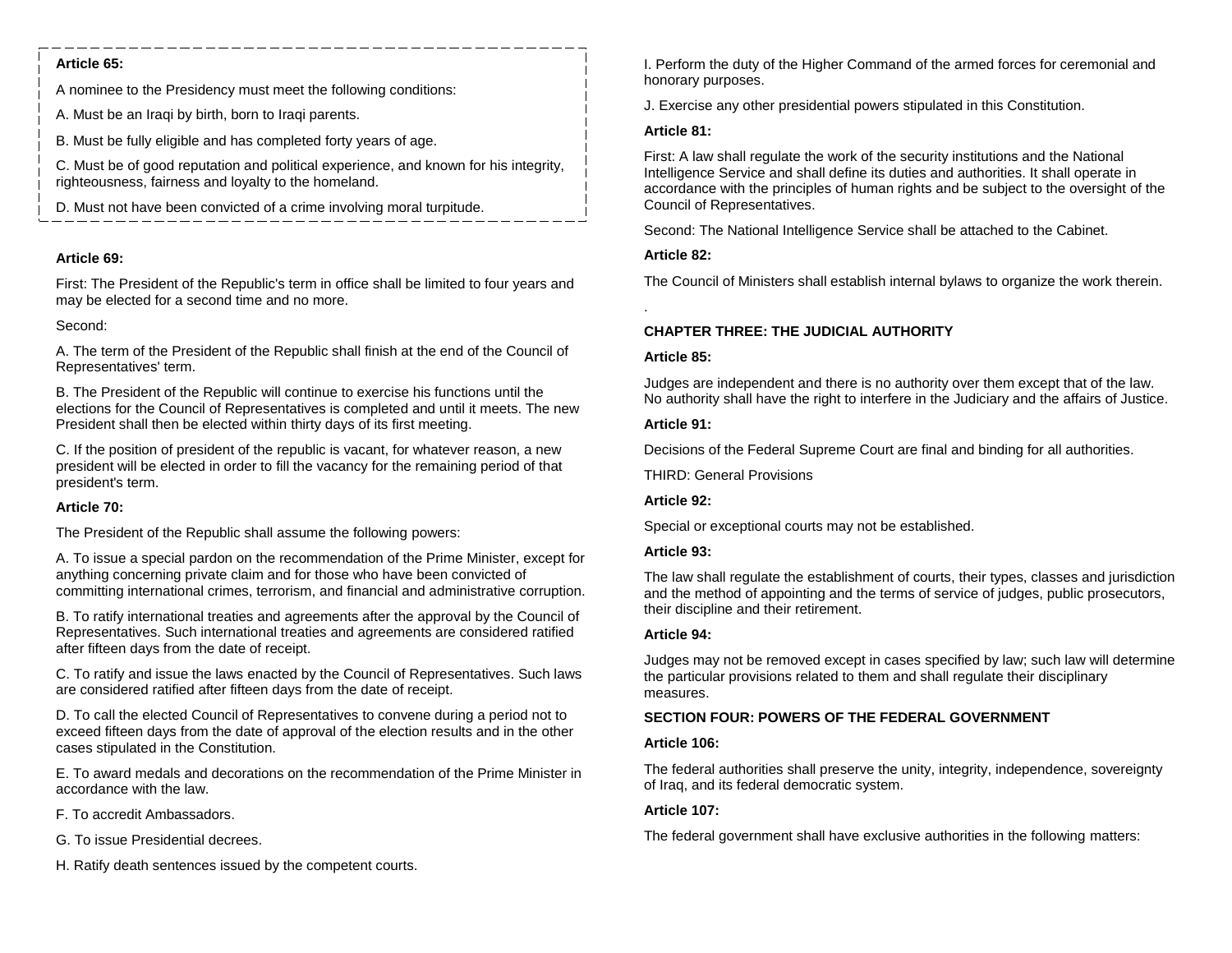First: Formulating foreign policy and diplomatic representation; negotiating, signing, and ratifying international treaties and agreements; negotiating, signing and ratifying debt policies and formulating foreign sovereign economic and trade policy;

Second: Formulating and executing national security policy, including creating and managing armed forces to secure the protection, and to guarantee the security of Iraq's borders and to defend Iraq;

Third: Formulating fiscal and customs policy, issuing currency, regulating commercial policy across regional and governorate boundaries in Iraq; drawing up the national budget of the State; formulating monetary policy, and establishing and administering a central bank;

Fourth: Regulating standards, weights and measures;

Fifth: Regulating the issues of citizenship, naturalization, residency and the right to apply for political asylum.

Sixth: Regulating telecommunications and mail policy.

Seventh: To draw up the general and investment budget bill.

Eighth: Plan policies relating to water sources from outside Iraq, and guarantee the rate of water flow to Iraq and its fair distribution, in accordance with international laws and norms.

Ninth: General population statistics and census.

# **Article 108:**

Oil and gas are the ownership of all the people of Iraq in all the regions and governorates.

# **Article 109:**

First: The federal government with the producing governorates and regional governments shall undertake the management of oil and gas extracted from current fields provided that it distributes oil and gas revenues in a fair manner in proportion to the population distribution in all parts of the country with a set allotment for a set time for the damaged regions that were unjustly deprived by the former regime and the regions that were damaged later on, and in a way that assures balanced development in different areas of the country, and this will be regulated by law.

Second: The federal government with the producing regional and governorate governments shall together formulate the necessary strategic policies to develop the oil and gas wealth in a way that achieves the highest benefit to the Iraqi people using the most advanced techniques of the market principles and encourages investment.

Amendment: (Antiquities and antiquity sites, traditional constructions, manuscripts and coins are considered part of the national wealth which are the responsibility of the federal authorities. They will be administered in cooperation with the regions and governorates, and this will be regulated by law.)

#### **Article 110:**

The following competencies shall be shared between the federal authorities and regional authorities:

First: To administer customs in coordination with the governments of the regions and governorates that are not organized in a region. This will be organized by law.

Second: To regulate the main sources of electric energy and its distribution.

Third: To formulate the environmental policy to ensure the protection of the environment from pollution and to preserve its cleanness in cooperation with the regions and governorates that are not organized in a region.

Fourth: To formulate the development and general planning policies.

Fifth: To formulate the public health policy in cooperation with the regions and governorates that are not organized in a region.

Sixth: To formulate the public educational and instructional policy in consultation with the regions and governorates that are not organized in a region.

Seventh: To formulate and organize the main internal water sources policy in a way that guarantees fair distribution. This will be organized by law.

# **Article 111:**

All powers not stipulated in the exclusive authorities of the federal government shall be the powers of the regions and governorates that are not organized in a region. The priority goes to the regional law in case of conflict between other powers shared between the federal government and regional governments.

# **SECTION FIVE: POWERS OF THE REGIONS**

# **CHAPTER ONE: REGIONS**

#### **Article 112:**

The federal system in the Republic of Iraq is made up of a decentralized capital, regions and governorates, and local administrations.

# **CHAPTER THREE: THE CAPITAL**

# **Article 120:**

First: Baghdad with its municipal borders is the capital of the Republic of Iraq and shall constitute, with its administrative borders, the governorate of Baghdad.